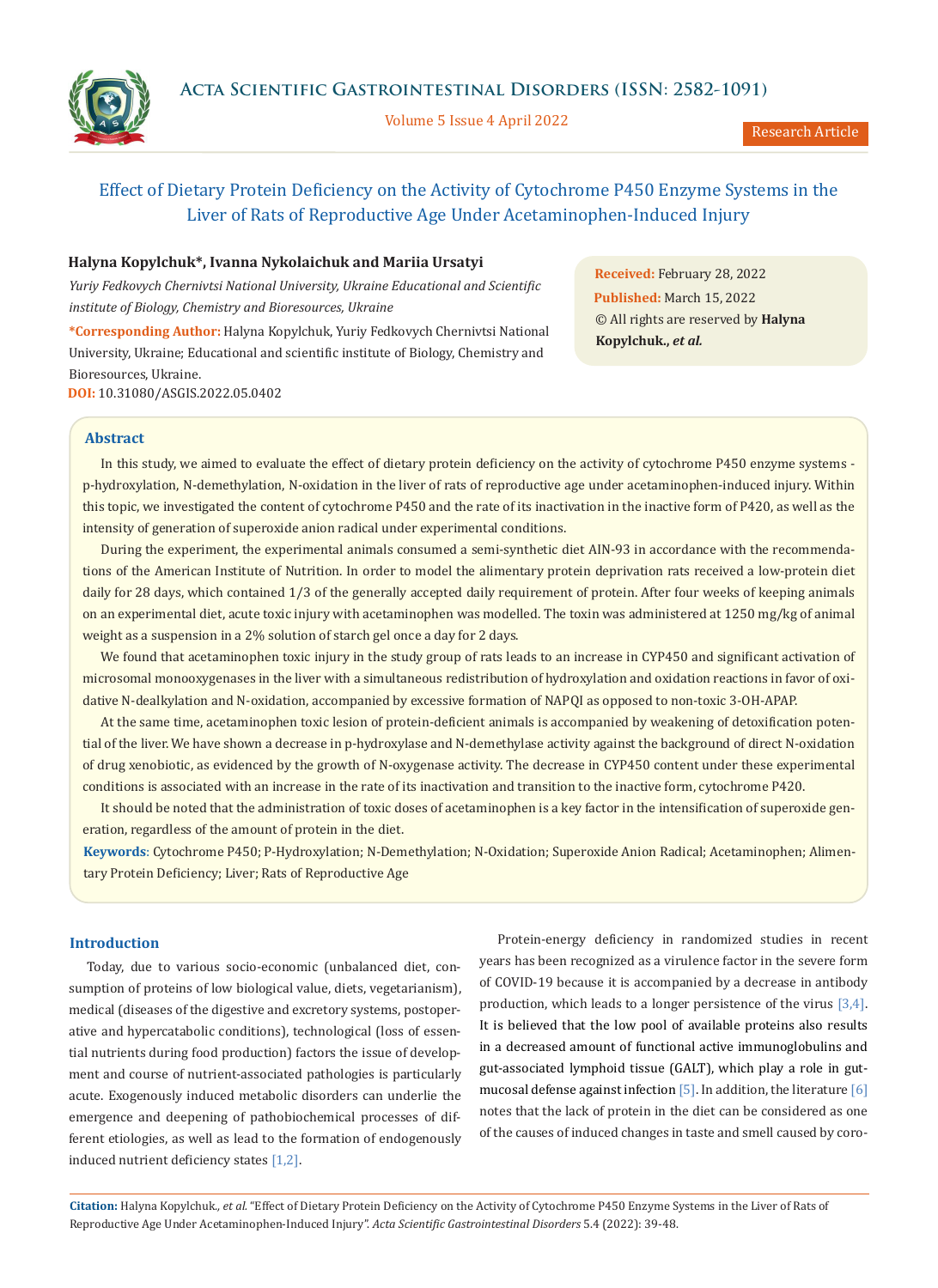navirus disease. The peculiarities of the course of the disease have pronounced regularities in different age groups of the population [7]. Therefore, unbalanced nutrition can increase the risk of complications, reducing the functional reserves of the organism and its adaptation potential not only in persons with concomitant pathology, but also with age-related changes [8].

However, in the literature there are only occasional data on the influence of nutritional factors on the risk of hepatotoxic reactions in the intake of medicinal xenobiotics. Hepatotoxicity of drugs is realized in two ways: as a direct cytotoxic effect or individual intolerance. In the first case, the reaction is predictable, stereotypic and dose-dependent and is characterized mainly by hepatocellular damage. Such a scenario, for example, is realized against the background of acetaminophen (paracetamol) intake [9,10].

In addition, the inclusion of paracetamol in the regimen of firstline antipyretics in the treatment of COVID-19 becomes relevant [11]. Despite the wide use of acetaminophen as an effective analgesic/antipyretic, in high therapeutic doses the drug can cause hepatotoxicity [12,13]. The mechanism of the adverse effect of acetaminophen on the liver is usually complex and, in most cases, insufficiently studied. Development of hepatotoxicity is often the reason for deviations from treatment protocols. Paracetamol toxicity is due to the accumulation in hepatocytes of a highly reactive intermediate metabolite - N-acetyl-p-benzoquinone imine (NAPQI) under the action of cytochrome P450 enzymes (CF 1.14.14.1, CYP450) [12].

In the literature  $[14]$  there is evidence that the biotransformation of paracetamol in phase I and II changes with age due to differences in the activity of the main metabolic pathways. For example, during neonatal and infantile age, the rate of glucuronidation is lower than in adults, with a compensatory increase in the sulfation rate. There are significant differences in CYP450 maturation depending on the isoenzyme spectrum. Evidence is that young children have relative immaturity in CYP2E1 metabolism, which significantly reduces NAPQI formation.

Although the mechanism of acetaminophen toxicity is well known, clinical and biochemical consequences of age-related differences in biotransformation of the xenobiotic can't always be assessed. In this regard, we investigated the activity of cytochrome P450 system in the liver of reproductive age rats under the condition of acetaminophen-induced lesion against the background of dietary protein deficiency.

# **Materials and Methods Animals**

Experiments were conducted on white, nonlinear rats weighing 170-200 g ( $n = 110$ ). All animals were of reproductive age (130-150 days), which corresponds to the developmental stage of the human body at 23-25 years [15].

All animal procedures were performed according to international recommendations of the European Convention for the Protection of Vertebrate Animals Used for Experimental and Other Scientific Purposes (Strasburg, 1986), «General Ethical Principles for Animal Experiments», approved by the First National Congress on Bioethics (Kyiv, Ukraine, 2001). Animals were kept in sterile conditions in plastic cages with sandy bedding and *ad libitum* access to water.

During the experiment, animals consumed a semi-synthetic diet AIN-93 in accordance with the recommendations of the American Institute of Nutrition on the principle of pair-feeding (Table 1) [16].

Casein was used as a complete protein containing the whole complex of essential amino acids. Given that the index of the biological value of casein is 0.8 due to deficiency of sulfur-containing amino acids, L-cysteine was additionally added to the diet as an amino acid supplement.

The acute toxic injury was induced by oral administration of acetaminophen in the form of a suspension in a 2% starch gel solution at a daily dose of 1250 mg/kg for the last 2 days of the experiment by gastric intubation [17].

The research model involved dividing the animals into groups

- Animals kept on a semi-synthetic diet balanced for all nutrients - control group (C).
- • Animals kept on a semi-synthetic low-protein diet for 28 day prior to the experiment (1/3 of the normal daily protein requirements) (LPD);
- • Animals that received acute acetaminophen-induced toxic injury (TI) after being fed a complete semi-synthetic diet
- • Animals with acute toxic injury modeled against the background of alimentary protein deficiency (LPD/TI).

Cervical dislocation of the studied animals under light ether anesthesia was performed on days 29 and 31 of the experiment.

**Citation:** Нalyna Kopylchuk*., et al.* "Effect of Dietary Protein Deficiency on the Activity of Cytochrome P450 Enzyme Systems in the Liver of Rats of Reproductive Age Under Acetaminophen-Induced Injury". *Acta Scientific Gastrointestinal Disorders* 5.4 (2022): 39-48.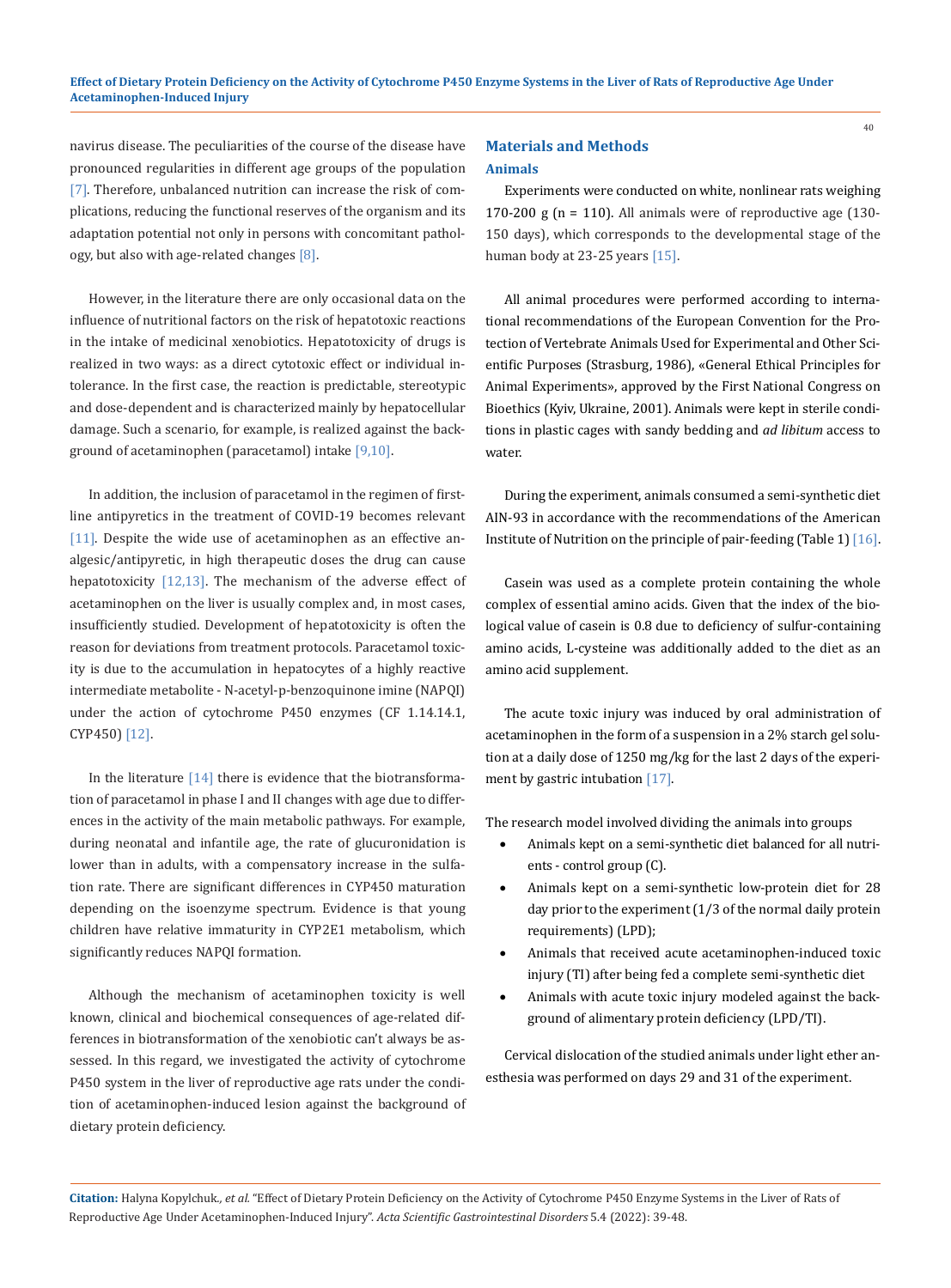### **Isolation and evaluation of purity of subcellular fractions**

Microsomal fraction of liver cells was precipitated according to the method, described in  $[18]$ . The degree of contamination of the microsomal fraction by membranes of other cellular compartments was assessed by comparative determination of the activity of 5'-nucleotidase (EC 3.1.3.5) as a specific marker of plasma membranes and succinate dehydrogenase (EC 1.3.5.1) as a marker of mitochondria inner membrane. The experiments used a microsomal fraction with a purity of at least 90%.

### **Enzymatic activity**

*p-Hydroxylase activity* of cytochrome P450 was estimated by determining the rate of p-hydroxylation of aniline by the amount of paminophenol formed [18]. The reaction mixture contained: 40 mM Tris-HCl buffer, pH 7.3, 16 mM MgCl $_2$ , 3 mM NADPH, about 2 mg of microsomal protein. The reaction was initiated by the addition of aniline. Samples were incubated at 37°С for 20 min with constant shaking. After deproteinization with  $15\%$  TCA,  $10\%$  Na<sub>2</sub>CO<sub>3</sub> and 2% phenol in 0.2 N NaOH solution were added to the supernatant. The extinction of the experimental samples was determined on a CARY 60 spectrophotometer (USA) at  $\lambda$  = 630 nm, considering a molar extinction coefficient of 13.3 mM<sup>-1</sup> $\times$ cm<sup>-1</sup>.

*N-oxygenase activity* of cytochrome P450 was estimated by the amount of formed N-oxide dimethylaniline capable of reduction at pH 2.5 to dimethylaniline. The latter was transformed into *p*-nitrosodimethylaniline with an absorption maximum at 420 nm when NaNO $_2$  was added. Composition of the reaction mixture: 40  $\,$ mM Tris-HCl buffer, pH 7.6, 16 mM MgCl $_2$ , 3 mM NADPH, about 1.5 mg of microsomal protein. The reaction was initiated by the addition of dimethylaniline. After incubation the reaction was stopped by addition of 0.9 N HClO<sub>4</sub>. The pH of supernatant was adjusted to 9.4 using a portable pH tester HI 98103 Checker (Germany). To extract unoxidized dimethylaniline, the experimental samples were extracted with diethyl ether. Subsequently, the pH was adjusted to 2.4 with a 5% TCA solution and 0.1 M NaNO<sub>2</sub> was added. The samples were incubated at 60C, thereafter their extinction was measured at λ=420 nm with the molar extinction coefficient of pnitrosomethylaniline (N, N-Dimethyl-4-nitrosoaniline) being 8.2 ×  $10^3$  cm<sup>-1</sup> × M<sup>-1</sup>.

*N-demethylase activity* of cytochrome P450 was evaluated by determining the demethylation rate of dimethylaniline by the amount of formaldehyde formed. The content of the components in the reaction mixture and the course of determination by the time the reaction was stopped coincided with that described in determining the N-oxygenase activity of cytochrome P450. The reaction was stopped by adding a mixture of equal volumes of  $25\%$   $2nSO_4$  and saturated Ba (OH)<sub>2</sub> solution. The content of formaldehyde in the supernatant was determined by color reaction with Nashe reagent. The color intensity was recorded at 412 nm, taking into account the formaldehyde molar extinction coefficient of 1.5 mM<sup>-1</sup>×cm<sup>-1</sup>.

#### **Content and rate of cytochrome P450 inactivation**

To determine the content of cytochrome P450, we used the method of Omura and Sato described in the literature [19].

The rate of cytochrome P450 conversion to its inactive form (cytochrome P420) was determined by recording differential absorption spectra of reduced hemoprotein carboxycomplexes after barbotage of experimental samples with CO for 1 min followed by addition of Na $_{2}^{\ }S_{2}^{\ }O_{6}^{\ }$ . The inactivation rate was calculated as the difference of optical absorbance at 420 nm and 450 nm  $( \Delta A_{420-450} )$ [19].

#### **Intensity of superoxide anion radical generation**

The formation of superoxide radical anions  $(0, 0)$  was recorded photometrically using nitroblue tetrazolium (NBT) test at 540 nm [20]. To the microsomal fraction in isotonic phosphate buffer was added 18 mM NADPH, incubated at 37°С, followed by 0.2% NST and solvent (chloroform - dimethyl sulfoxide in a 1:2 ratio).

The protein content in the experimental samples was determined by the Bradford method.

### **Statistical data analysis**

Statistical analysis of the data was performed using Microsoft Office Excel 2016 (activation key JXTBB-4NX7D-B2PBT-32HKF-WFG9) and *STATISTICA 10.0*. Post hoc analysis between groups was performed using one-way analysis of variance (ANOVA) with Tukey's test. The values obtained in the groups of experimental animals were compared with the control using Student's t-test. Comparisons of two independent samples with non-normal distributions of values were made using the nonparametric MannWhitney U-test. For this purpose we calculated the arithmetic mean of independent determinations and standard deviations. The data were considered significant when  $p \leq 0.05$ .

**Citation:** Нalyna Kopylchuk*., et al.* "Effect of Dietary Protein Deficiency on the Activity of Cytochrome P450 Enzyme Systems in the Liver of Rats of Reproductive Age Under Acetaminophen-Induced Injury". *Acta Scientific Gastrointestinal Disorders* 5.4 (2022): 39-48.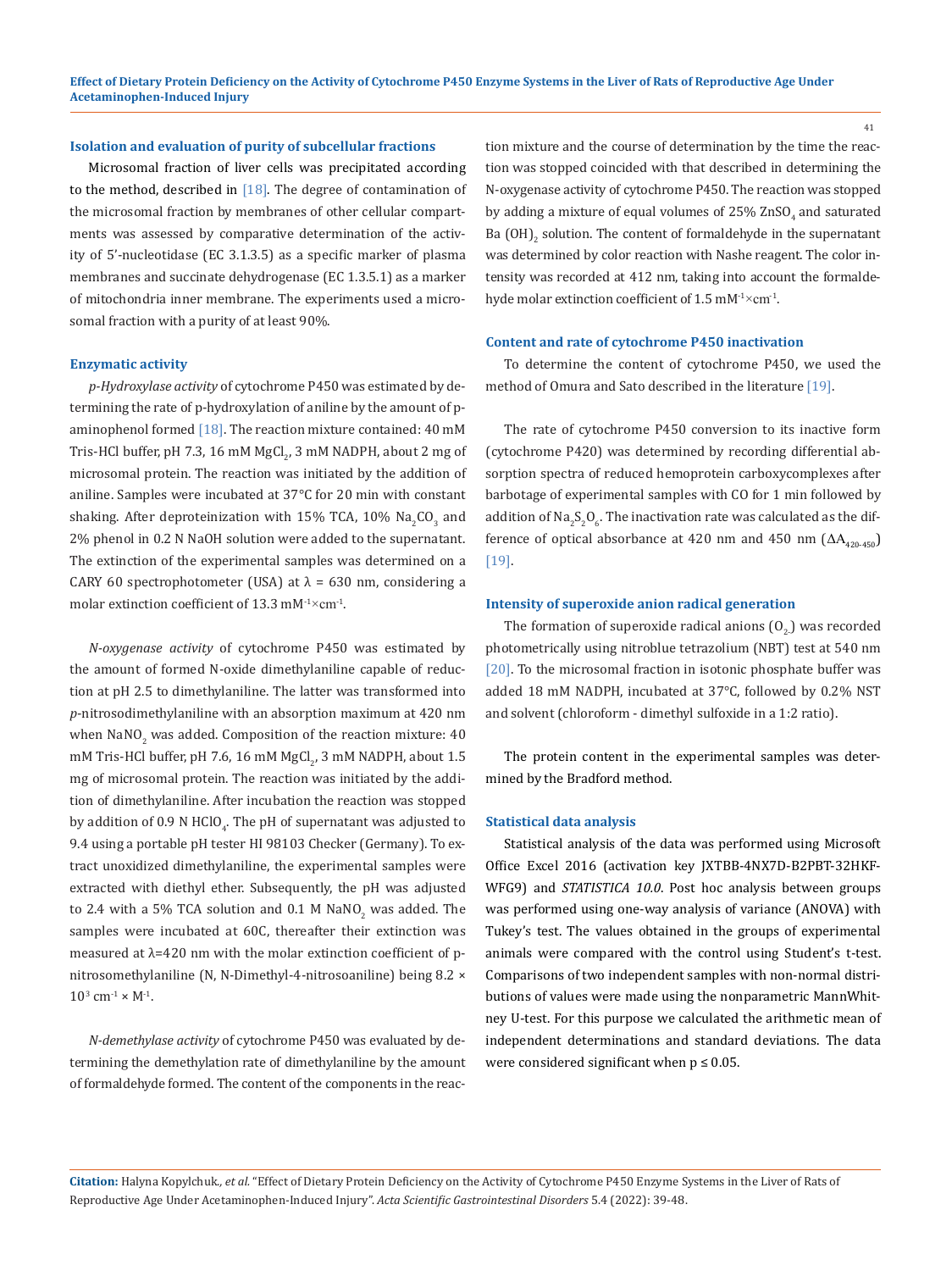#### **Results**

The results of our studies indicate the absence of statistically probable differences in changes in the enzymatic activities of cytochrome P450 as compared with the values of the control in the liver of protein-deficient rats (LPD) (Figure1). At the same time, we found that administration of toxic doses of acetaminophen to animals fed complete (TI) and low-protein (LPD/TI) diets was accompanied by multidirectional changes in *p*-hydroxylase, *N*-demethylase and *N*-oxygenase activities of cytochrome P450 as compared with controls (Figure 1).



**Figure 1:**  $p$ -hydroxylase (A), N-demethylase (B) and N-oxygenase activities (C) of cytochrome P450 activity in the microsomal liver fraction of rats under acetaminophen toxic injury against the background of alimentary protein deprivation. a, b, c-values denoted by these letter indices are statistically significantly different P < 0.05.

In particular, animals with acetaminophen-induced lesions previously maintained on a complete semi-synthetic diet (TI) recorded increased *p*-hydroxylase (30.2%) (Figure 1A), *N*-demethylase (29.4%) (Figure1B), and *N*-oxygenase (63.3%) (Figure 1C) cytochrome P450 activities in the microsomal fraction of rat liver as compared with those of controls.

As to LPD/TI group of animals, microsomal oxidation activity by *p*-hydroxylation decreased compared to the values of the control (45.7%) and the values obtained in the TI group of rats (62.2%) (Figure1A). Thus, the decrease in *p*-hydroxylase activity in proteindeficient rats with toxic lesions as compared to the experimental group of animals that were administered toxic doses of the medicinal xenobiotic and against the background of consuming a complete diet can be considered as a reliable fact of direct dependence of the established changes on the amount of dietary protein.

As to N-demethylase and N-oxygenase activities in the liver microsomal fraction of LPD/TI animals, we recorded their multidirectional changes compared to the control, characterized by a 58.6% decrease in the N-dealkylation reaction rate (Figure1B) with a simultaneous 51.5% activation of N-oxidation (Figure1C).

Thus, the increased p-hydroxylase (Figure1A), N-demethylase (Figure1B), and N-oxygenase (Figure1C) activities of cytochrome P450 in the microsomal fraction of the rat liver with AРAР-induced lesion (TI) that we identified are probably associated with an increase in cytochrome P450 (35.9%) compared to controls (Figure 2).

When assessing the content of CYP450 in the experimental group of TI+LPD rats, we recorded a statistically probable decrease in this index compared to the control (43%) and animals

**Citation:** Нalyna Kopylchuk*., et al.* "Effect of Dietary Protein Deficiency on the Activity of Cytochrome P450 Enzyme Systems in the Liver of Rats of Reproductive Age Under Acetaminophen-Induced Injury". *Acta Scientific Gastrointestinal Disorders* 5.4 (2022): 39-48.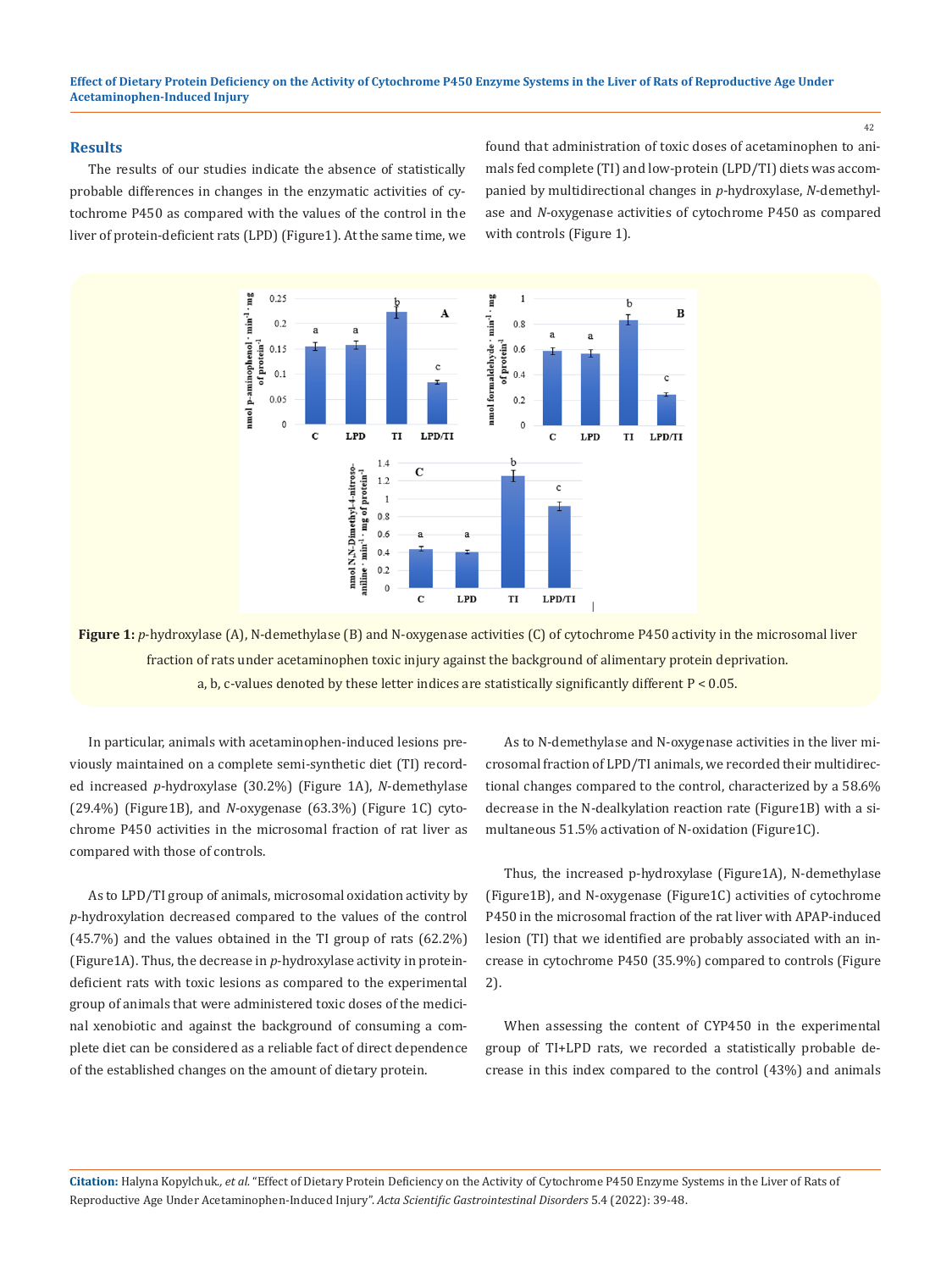**Effect of Dietary Protein Deficiency on the Activity of Cytochrome P450 Enzyme Systems in the Liver of Rats of Reproductive Age Under Acetaminophen-Induced Injury**



**Figure 2:** Cytochrome P450 content in the microsomal fraction of the rat liver during acetaminophen toxic injury on the background of alimentary protein deprivation.

with AРAР-induced lesions that consumed a diet balanced in all nutrients (63.5%) (Figure2). A consequence of the decrease in cytochrome P450 content is an increase in the rate of its inactivation and transition into the inactive form, cytochrome P420, only in TI+LPD animals (Figure 3).

of the rat liver. It was found that the introduction of toxic doses of acetaminophen acted as a key factor in the intensification of superoxide generation regardless of the amount of protein in the diet (Figure 4). Thus, in the TI group of animals, the anion radical content increased by 22.3%, and in the TI/LPD group of rats by 26.6% compared with the control values.

43

Therefore, at the next stage of the study, we analyzed the level of superoxide anion radical production in the microsomal fraction



**Figure 3:** Cytochrome P450 inactivation rate in the microsomal fraction of the rat liver during acetaminophen toxic injury on the background of alimentary protein deprivation.

**Citation:** Нalyna Kopylchuk*., et al.* "Effect of Dietary Protein Deficiency on the Activity of Cytochrome P450 Enzyme Systems in the Liver of Rats of Reproductive Age Under Acetaminophen-Induced Injury". *Acta Scientific Gastrointestinal Disorders* 5.4 (2022): 39-48.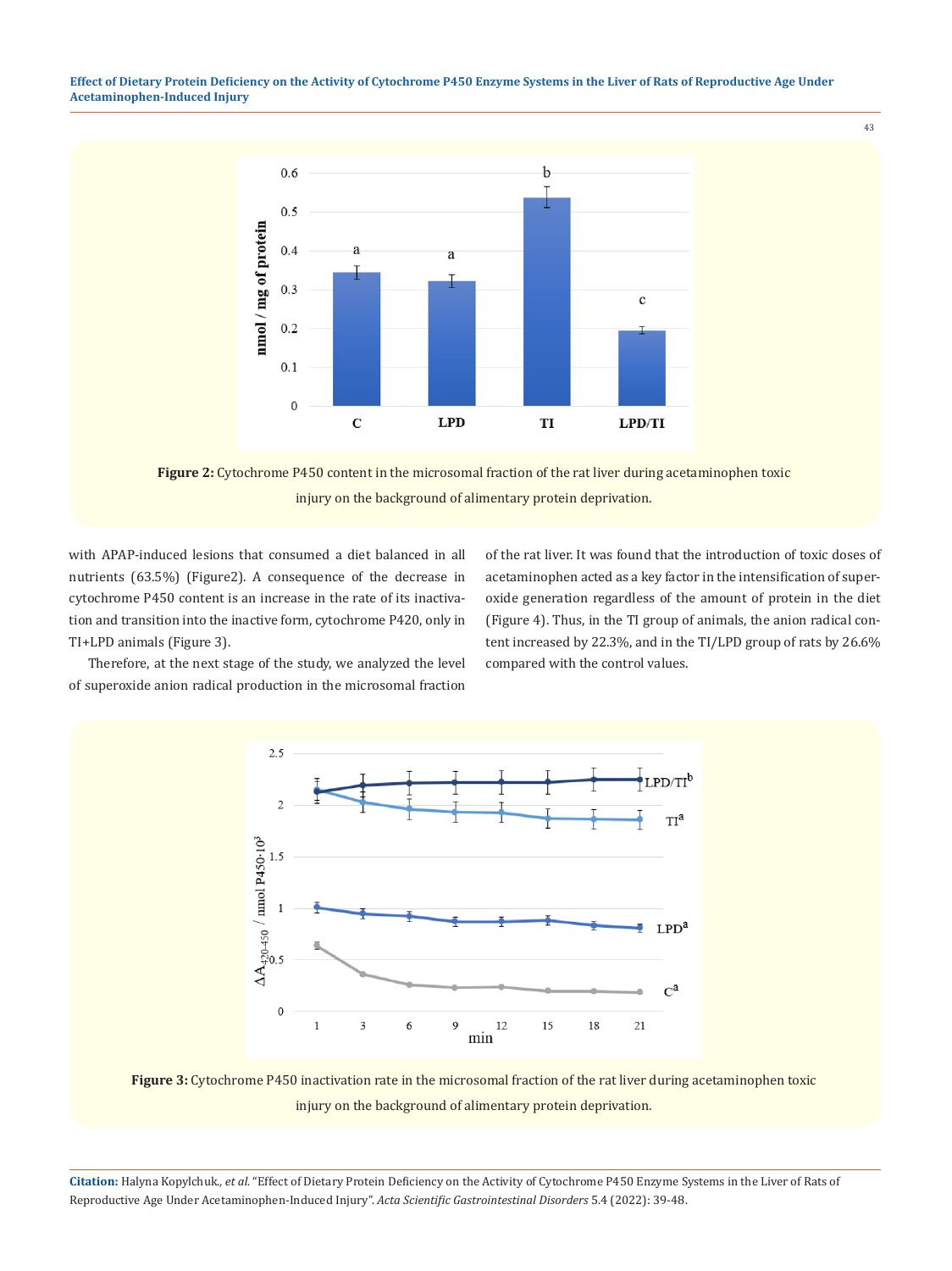**Effect of Dietary Protein Deficiency on the Activity of Cytochrome P450 Enzyme Systems in the Liver of Rats of Reproductive Age Under Acetaminophen-Induced Injury**



**Figure 4:** Intensity of superoxide anion radical generation in the liver microsomal fraction of rats during acetaminophen toxic damage on the background of alimentary protein deprivation.

### **Discussion**

The liver and, to a lesser extent, kidneys and intestines are known to be involved in the biotransformation processes of acetaminophen. At therapeutic doses, acetaminophen is preferentially metabolized in phase II biotransformation by glucuronidation (50- 70%) and sulfation (25-35%) to form water-soluble metabolites, which are excreted by kidneys; less than 5% of APAP is excreted unchanged [21]; 5-10% of the drug is converted by cytochrome P450 to metabolite NAPQI. [22,23]. NAPQI is detoxified by its binding to the sulfhydryl group of glutathione (GSH) to form APAP-GSH, excreted in the urine as cysteine and mercapturate conjugates (APAP-cys) [21]. When toxic doses of acetaminophen are ingested, the conjugation (glucuronidation/sulfation) pathways become saturated, so most of the xenobiotic is metabolized by the cytochrome P450 system [21,23].

In addition, the literature  $[24,25]$  notes that isoenzymes of the monooxygenase system are capable of hydroxylating APAP to form the non-toxic metabolite catechol 3-hydroxyacetaminophen (3-OH-ARP) or oxidize to NAPQI, which has hepatotoxic properties. Thus, the maximum increase in N-oxygenase activity of CYP450 (Figure1C) in the microsomal fraction of the liver of reproductiveage rats with acetaminophen-induced lesion (TI) that we identified indicates enhanced formation of reactive NAPQI as opposed to 3-ON-AR aromatic hydroxylation under these experimental conditions (Figure1A).

The exact contribution of particular CYP isoforms to APAP bioactivation varies and depends on the concentration of the drug. In human liver microsomes, CYP2E1 and CYP1A2 were first reported to convert high doses of APAP to NAPQI [21], that reacts rapidly with reduced glutathione (GSH), leading to depletion of the liver stores of glutathione about 30%, as it was shown in previous studies [26]. Unconjugated NAPQI binds to proteins and sub-cell structures, resulting in induction of apoptosis and development of irreversible hepatocellular necrosis [23,21].

44

It should be taken into account that demethylation of dimethylaniline is a kind of N-dealkylation of xenobiotics by oxidation [27], which makes a certain contribution to NAPQI formation by increasing N-demethylase activity in the liver of rats injected with toxic doses of acetaminophen (TI) by 1.5 compared to controls (Figure1B).

It is known that one of the possible mechanisms of demethylation is oxidation of amine nitrogen and formation of N-oxide. Since CYP isoenzymes have different specificity and regioselectivity towards acetaminophen [24, 25], it has been experimentally proved that CYP2E1 mainly produces NAPQI, whereas CYP2A6 generates 3-OH-APAP/ NAPQI in a ratio of 3:1. It has been described [28] that activation of CYP2E1, 1A2, and 3A4 enzymes in the liver can lead to increased susceptibility to APAP-induced damage. Given the

**Citation:** Нalyna Kopylchuk*., et al.* "Effect of Dietary Protein Deficiency on the Activity of Cytochrome P450 Enzyme Systems in the Liver of Rats of Reproductive Age Under Acetaminophen-Induced Injury". *Acta Scientific Gastrointestinal Disorders* 5.4 (2022): 39-48.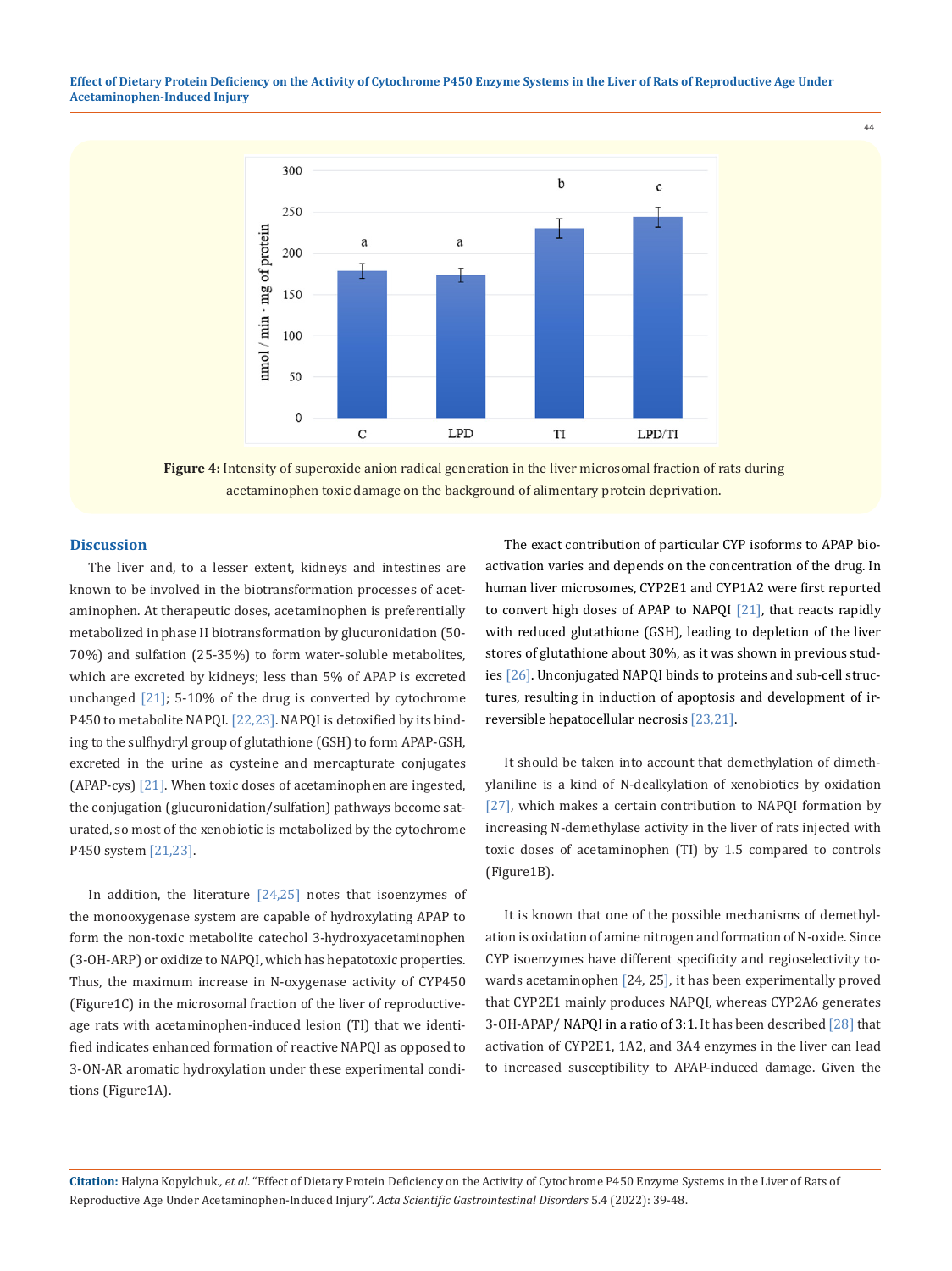changes in CYP450 activity in the liver of mice during the postnatal period [29], it has been suggested that the effect of APAP on P450 expression is age dependent. It has been demonstrated that APAPinduced lesions lead to a decrease in P450 expression (except for CYP2B10) in mice, thus affecting the metabolism and toxicity of drugs that are substrates for these enzymes when coadministered with APAP.

On the basis of the data we obtained, we can conclude that in reproductive-age rats fed a toxic dose of APAР (TI) against the background of a balanced diet, there is a functional redistribution of the rates of hydroxylation and oxidation reactions with a predominance of oxidative N-dealkylation and N-oxidation, which leads to excessive NAPQI formation.

It should be noted that despite the large number of isoforms and specific substrates, microsomal cytochromes P-450 catalyze the hydroxylation reaction in basically the same pattern. At the first stage, the oxidized form of the enzyme associates with the substrate to form an enzyme-substrate complex, as confirmed by spectral changes in the molecule [30,31]. Given that we used aniline as the substrate in this reaction, a type II complex is formed by the interaction of the amino group of the substrate (mainly amines) with the cytochrome P450 heme ferrum atom, forming ferrichemochromes. The heme ferrum in such complexes is in the six-coordinated state, with the oxygen binding site occupied by the substrate nitrogen. [19,32]. Since amino acids, particularly glycine, are the source of C and N used in porphyrin biosynthesis [33], it is possible that protein deficiency under these conditions will act as a key factor in the structural and functional changes of the enzymesubstrate complex.

The results of the changes in N-demethylase and N-oxygenase activity we obtained can be explained as follows. Type I substrates, which is dimethylaniline, interact with the low-spin form of cytochrome P450 [19,32]. Reliably, the decrease in dealkylation reactions (via N-demethylation) established by us is associated with changes in the formation of the type I complex due to disruption of the interaction of the hydrophobic site of the apoenzyme with the nonpolar substrate due to the lack of essential amino acids.

On the other hand, in the literature  $[21]$  it is described that prolonged starvation leads to redirection of acetaminophen metabolism from glucuronidation to the oxidation pathway. This can be explained by the fact that the main reactions of metabolism in the liver are shifted towards gluconeogenesis, which reduces the pool of glucogenic substrates for glucuronidation.

Thus, it can be assumed that alimentary protein deprivation enhances hepatotoxicity of acetaminophen after intake at excessive doses by direct N-oxidation.

It is clear that the phenotypic features of the metabolism of drug xenobiotics are determined by the genetic polymorphism of cytochrome P450 catalytic activity [34]. Monooxygenase enzymes, unlike other types of enzymes, are polyfunctional, which is determined by the presence of constitutive and inducible isoforms [35,36]. The inducer of CYP isoform biosynthesis is preferably a xenobiotic [35].

Administration of a subtoxic dose of APAР has been shown to increase CYP2E1 and CYP3A expression in adult rats [37]. Therefore, it can be assumed that the rate of hydroxylation, N-dealkylation, and N-oxidation in this case is due to the expression of the corresponding cytochrome P-450 isoforms in response to toxin intake. On the other hand, it should be noted that degradation of CYP3A occurs by ubiquitin-dependent proteolysis. Since APAP significantly reduces the level of polyubiquitinated CYP3A1/23 by inhibiting protein degradation, this leads to the accumulation of CYP3A [38].

The transition of cytochrome P450 to P420 is due to modification of the SH-groups of amino acids in the active center and is confirmed by our previous studies [39]. The inactive form of P420 is unstable and rapidly loses heme under oxygen, so the formation of P420 is one of the stages of cytochrome P450 degradation [40].

The inactivation of cytochrome P450 that we have identified, accompanied by a transition to a functionally inactive form, is probably associated with the formation of a reactive intermediate NAPQI by direct N-oxidation (Figure1C), which can covalently modify amino acid residues. with heme iron and lead to occlusion of the active site [41,30].

A decrease in cytochrome P450 can lead to abnormalities in the monooxygenase cycle. In this case, not all of the oxygen will be introduced into the substrate molecule; some of it will be released from the substrate-cytochrome P450-oxygen triple complex as a superoxide anion radical. [31,42].

**Citation:** Нalyna Kopylchuk*., et al.* "Effect of Dietary Protein Deficiency on the Activity of Cytochrome P450 Enzyme Systems in the Liver of Rats of Reproductive Age Under Acetaminophen-Induced Injury". *Acta Scientific Gastrointestinal Disorders* 5.4 (2022): 39-48.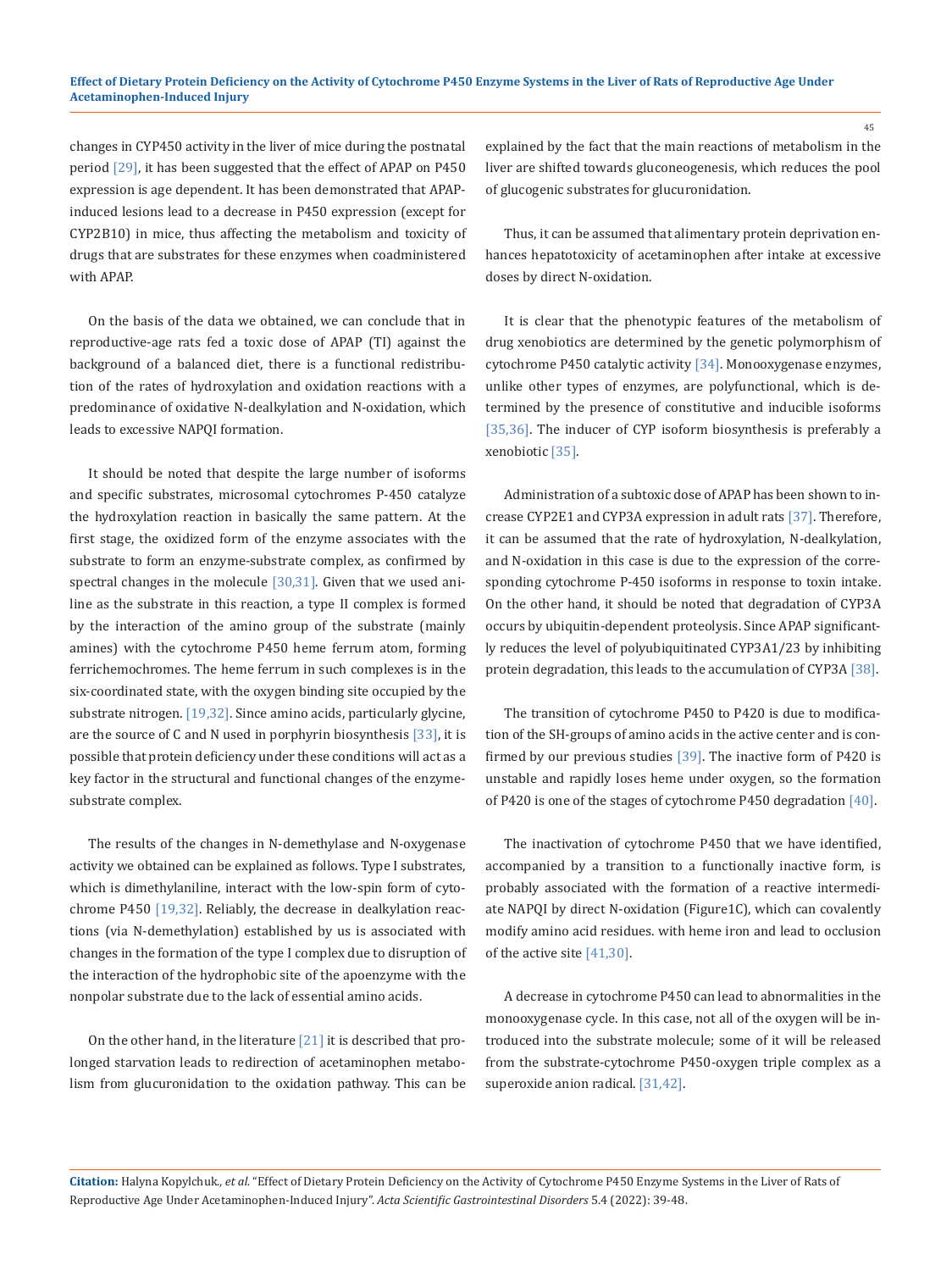It is believed that ROI formation in the microsomal system of cytochrome P-450 is possible at the 'NADPH - cytochrome P-450 reductase - cytochrome *b5*' site, as well as during the decay of reactive peroxo-  $\text{(Fe}^{3+}\text{-O}_2\text{)}$  and hydroperoxo-complexes  $\text{(Fe}^{3+}\text{-}\text{HO}_2\text{)}$ ,  $(Fe<sup>2+</sup>-HO<sub>2</sub>)$  [31,42]. Accordingly, the fact that NO-radicals, which compete with  $0<sub>2</sub>$  for binding to heme, are effective inhibitors of cytochrome P-450 activity and  $0_2$  and  $H_2O_2$  generation in rat liver microsomes, and is confirmed by our preliminary studies on NOdependent system activation, should also be considered [43].

### **Conclusions**

Given the role of CYP450 in the biotransformation of acetaminophen in animals, a study of the rate of hydroxylation and oxidation reactions involving microsomal monooxygenases under conditions of alimentary protein deprivation in response to intake of toxic doses of acetaminophen seems relevant.

We found that acetaminophen toxic injury in the study group of rats leads to an increase in CYP450 and significant activation of microsomal monooxygenases in the liver with a simultaneous redistribution of hydroxylation and oxidation reactions in favor of oxidative N-dealkylation and N-oxidation, accompanied by excessive formation of NAPQI as opposed to non-toxic 3-OH-APAP.

At the same time, acetaminophen toxic lesion of protein-deficient animals is accompanied by weakening of detoxification potential of the liver. We have shown a decrease in *p*-hydroxylase and N-demethylase activity against the background of direct N-oxidation of drug xenobiotic, as evidenced by the growth of N-oxygenase activity. The decrease in CYP450 content under these experimental conditions is associated with an increase in the rate of its inactivation and transition to the inactive form, cytochrome P420.

It should be noted that the administration of toxic doses of acetaminophen is a key factor in the intensification of superoxide generation, regardless of the amount of protein in the diet.

The data we obtained are important for understanding the contribution of each of the studied varieties of CYP450 activities to the overall process of biotransformation of toxic doses of acetaminophen during alimentary protein deprivation, as well as possible ways to correct impaired detoxification functions of the liver.

# **Bibliography**

- 1. Sinha S., *et al*[. "Maternal protein malnutrition: current and fu](https://pubmed.ncbi.nlm.nih.gov/30618587/)[ture perspectives of spirulina supplementation in neuropro](https://pubmed.ncbi.nlm.nih.gov/30618587/)tection". *[Frontiers in Neuroscience](https://pubmed.ncbi.nlm.nih.gov/30618587/)* 12.966 (2018): 1-18.
- 2. Ampong I., *et al*[. "Dietary protein insufficiency: an important](https://pubmed.ncbi.nlm.nih.gov/31779730/)  [consideration in fatty liver disease?"](https://pubmed.ncbi.nlm.nih.gov/31779730/) *British Journal of Nutrition* [123.6 \(2020\): 601-609.](https://pubmed.ncbi.nlm.nih.gov/31779730/)
- 3. Ciavarella C., *et al*[. "Pharmacological \(or synthetic\) and nu](https://pubmed.ncbi.nlm.nih.gov/32365556/)tritional agonists of PPAR-γ [as candidates for cytokine storm](https://pubmed.ncbi.nlm.nih.gov/32365556/)  [modulation in COVID-19 disease".](https://pubmed.ncbi.nlm.nih.gov/32365556/) *Molecules* 25.9 (2020): 1-15.
- 4. Iddir M., *et al*[. "Strengthening the immune system and reduc](https://pubmed.ncbi.nlm.nih.gov/32471251/)[ing inflammation and oxidative stress through diet and nutri](https://pubmed.ncbi.nlm.nih.gov/32471251/)[tion: considerations during the COVID-19](https://pubmed.ncbi.nlm.nih.gov/32471251/) сrisis". *Nutrients*  [12.6 \(2020\): 1-39.](https://pubmed.ncbi.nlm.nih.gov/32471251/)
- 5. Amaral JF., *et al*[. "Immunoglobulin production is impaired in](https://pubmed.ncbi.nlm.nih.gov/17160267/) [protein-deprived mice and can be restored by dietary protein](https://pubmed.ncbi.nlm.nih.gov/17160267/) supplemntation". *[Brazilian Journal of Medical and Biological](https://pubmed.ncbi.nlm.nih.gov/17160267/) Research* [39.12 \(2006\): 1581-1586.](https://pubmed.ncbi.nlm.nih.gov/17160267/)
- 6. Antwi J., *et al*[. "The nutrition-COVID-19 interplay: a review".](https://pubmed.ncbi.nlm.nih.gov/34837637/)  *[Current Nutrition Reports](https://pubmed.ncbi.nlm.nih.gov/34837637/)* 10.4 (2021): 364-374.
- 7. Galmеs S., *et al*[. "Current state of evidence: influence of nutri](https://www.mdpi.com/2072-6643/12/9/2738)[tional and nutrigenetic factors on immunity in the COVID-19](https://www.mdpi.com/2072-6643/12/9/2738) [pandemic framework".](https://www.mdpi.com/2072-6643/12/9/2738) *Nutrients* 12.9 (2020): 1-33.
- 8. Skrajnowska D., *et al*[. "Covid 19: diet composition and health".](https://pubmed.ncbi.nlm.nih.gov/34578858/) *Nutrients* [13.9 \(2021\): 1-21.](https://pubmed.ncbi.nlm.nih.gov/34578858/)
- 9. [Katarey D. and Verma S. "Drug-induced liver injury".](https://www.ncbi.nlm.nih.gov/pmc/articles/PMC3160634/) *Clinical [Medicine \(London, England\)](https://www.ncbi.nlm.nih.gov/pmc/articles/PMC3160634/)* 16.6 (2016): s104-s109.
- 10. Jaeschke H., *et al*[. "Novel therapeutic approaches against acet](https://pubmed.ncbi.nlm.nih.gov/31926003/)[aminophen-induced liver injury and acute liver failure".](https://pubmed.ncbi.nlm.nih.gov/31926003/) *Toxi[cological Sciences: An Official Journal of the Society of Toxicol](https://pubmed.ncbi.nlm.nih.gov/31926003/)ogy* [174.2 \(2020\): 159-167.](https://pubmed.ncbi.nlm.nih.gov/31926003/)
- 11. [Shader RI. "Acetaminophen \(paracetamol\), COVID-19, and](https://pubmed.ncbi.nlm.nih.gov/33443969/)  [misleading conclusions: a commentary".](https://pubmed.ncbi.nlm.nih.gov/33443969/) *Journal of Clinical [Psychopharmacology](https://pubmed.ncbi.nlm.nih.gov/33443969/)* 41.2 (2021): 98-99.
- 12. Yang Y., *et al*[. "Understanding a substrate's product regioselec](https://pubmed.ncbi.nlm.nih.gov/24498291/)[tivity in a family of enzymes: a case study of acetaminophen](https://pubmed.ncbi.nlm.nih.gov/24498291/)  [binding in cytochrome P450s".](https://pubmed.ncbi.nlm.nih.gov/24498291/) *PLoS ONE* 9.2 (2014): e87058.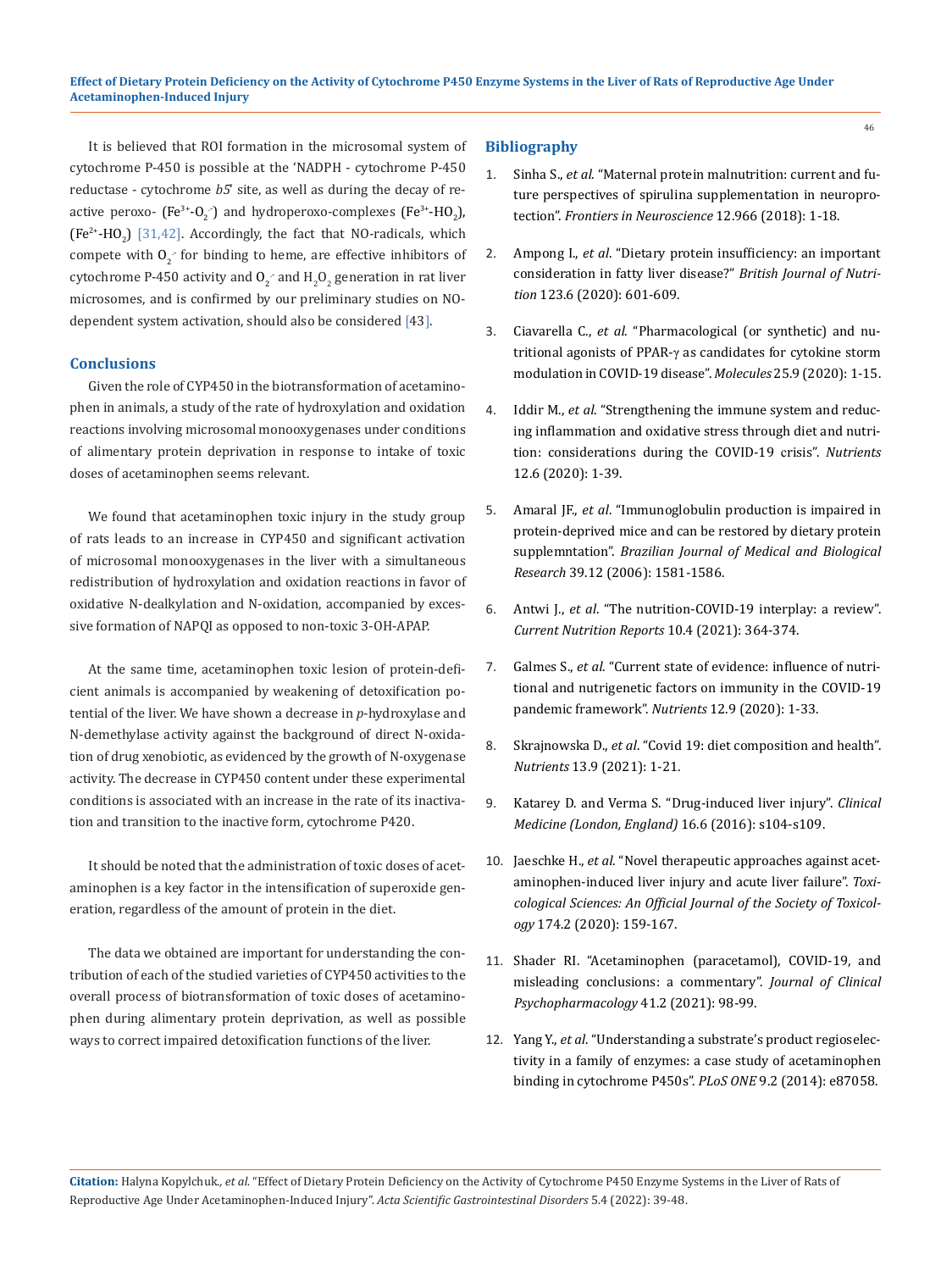### **Effect of Dietary Protein Deficiency on the Activity of Cytochrome P450 Enzyme Systems in the Liver of Rats of Reproductive Age Under Acetaminophen-Induced Injury**

- 13. Radosavljeviс T., *et al*[. "The role of oxidative/nitrosative stress](https://pubmed.ncbi.nlm.nih.gov/21553462/) [in pathogenesis of paracetamol-induced toxic hepatitis".](https://pubmed.ncbi.nlm.nih.gov/21553462/) *Medicinski Pregled* [63.11-12 \(2010\): 827-832.](https://pubmed.ncbi.nlm.nih.gov/21553462/)
- 14. [Guengerich FP. "Cytochrome P450 2E1 and its roles in disease".](https://pubmed.ncbi.nlm.nih.gov/32198084/)  *[Chemico-Biological Interactions](https://pubmed.ncbi.nlm.nih.gov/32198084/)* 322 (2020): 1-23.
- 15. Ghasemi A., *et al*[. "The laboratory rat: age and body weight](https://pubmed.ncbi.nlm.nih.gov/34737685/) matter". *EXCLI Journal* [20 \(2021\): 1431-1445.](https://pubmed.ncbi.nlm.nih.gov/34737685/)
- 16. Reeves PG., *et al*[. "AIN-93 purified diets for laboratory rodents:](https://pubmed.ncbi.nlm.nih.gov/8229312/) [final report of the American Institute of Nutrition ad hoc writ](https://pubmed.ncbi.nlm.nih.gov/8229312/)[ing committee on the reformulation of the AIN-76A rodent](https://pubmed.ncbi.nlm.nih.gov/8229312/) diet". *Journal of Nutrition* [123.11 \(1993\): 1939-1951.](https://pubmed.ncbi.nlm.nih.gov/8229312/)
- 17. Kopylchuk HP., *et al*[. "Indexes of citrulline metabolism in rat](http://ukrbiochemjournal.org/2020/02/indexes-of-citrulline-metabolism-in-rat-liver-under-the-toxic-injury-against-the-background-of-alimentary-protein-deficiency.html) [liver under the toxic injury against the background of alimen](http://ukrbiochemjournal.org/2020/02/indexes-of-citrulline-metabolism-in-rat-liver-under-the-toxic-injury-against-the-background-of-alimentary-protein-deficiency.html)tary protein deficiency". *[Ukrainian Biochemical Journal](http://ukrbiochemjournal.org/2020/02/indexes-of-citrulline-metabolism-in-rat-liver-under-the-toxic-injury-against-the-background-of-alimentary-protein-deficiency.html)* 92.1 [\(2020\): 113-119.](http://ukrbiochemjournal.org/2020/02/indexes-of-citrulline-metabolism-in-rat-liver-under-the-toxic-injury-against-the-background-of-alimentary-protein-deficiency.html)
- 18. [Marchenko МM., et al. "Activity of enzymatic detoxification](https://pubmed.ncbi.nlm.nih.gov/22642120/) [systems in the mice liver under conditions of different retinoid](https://pubmed.ncbi.nlm.nih.gov/22642120/) provision". *[The Ukrainian Biochemical Journal](https://pubmed.ncbi.nlm.nih.gov/22642120/)* 84.2 (2012): [42-47.](https://pubmed.ncbi.nlm.nih.gov/22642120/)
- 19. Shymanskyi IO., *et al*[. "Liver cytochrome P450-hydroxylation](http://ukrbiochemjournal.org/2018/06/liver-cytochrome-p450-hydroxylation-system-of-tumor-bearing-rats-under-the-influence-of-%CF%89-3-polyunsaturated-fatty-acids-and-vitamin-d3.html) [system of tumor-bearing rats under the influence of](http://ukrbiochemjournal.org/2018/06/liver-cytochrome-p450-hydroxylation-system-of-tumor-bearing-rats-under-the-influence-of-%CF%89-3-polyunsaturated-fatty-acids-and-vitamin-d3.html) ω-3 polyunsaturated fatty acids and vitamin D<sub>3</sub>". *The Ukrainian Bio[chemical Journal](http://ukrbiochemjournal.org/2018/06/liver-cytochrome-p450-hydroxylation-system-of-tumor-bearing-rats-under-the-influence-of-%CF%89-3-polyunsaturated-fatty-acids-and-vitamin-d3.html)* 90.4 (2018): 36-44.
- 20. Kostenko VO., *et al*[. "Production of superoxide anion radical](https://pubmed.ncbi.nlm.nih.gov/11269855/) [and nitric oxide in renal tissues sutured with different surgical](https://pubmed.ncbi.nlm.nih.gov/11269855/) suture material"*[. Fiziolohichnyi Zhurnal](https://pubmed.ncbi.nlm.nih.gov/11269855/)* 46.5 (2000): 56-62.
- 21. Mazaleuskaya LL., *et al*[. "PharmGKB summary: pathways of](https://www.ncbi.nlm.nih.gov/pmc/articles/PMC4498995/) [acetaminophen metabolism at the therapeutic versus toxic](https://www.ncbi.nlm.nih.gov/pmc/articles/PMC4498995/) doses". *[Pharmacogenetics and Genomics](https://www.ncbi.nlm.nih.gov/pmc/articles/PMC4498995/)* 25.8 (2015): 416-426.
- 22. [Marto N., et al. "A simple method to measure sulfonation in](https://www.nature.com/articles/s41598-021-88393-3) [man using paracetamol as probe drug".](https://www.nature.com/articles/s41598-021-88393-3) *Scientific Reports* 11 [\(2021\): 9036.](https://www.nature.com/articles/s41598-021-88393-3)
- 23. Kalsi SS., *et al*[. "Does cytochrome P450 liver isoenzyme induc](https://pubmed.ncbi.nlm.nih.gov/27147854/)[tion increase the risk of liver toxicity after paracetamol over](https://pubmed.ncbi.nlm.nih.gov/27147854/)dose?" *[Open Access Emergency Medicine](https://pubmed.ncbi.nlm.nih.gov/27147854/)* 3 (2011): 69-76.
- 24. [Yang Y., et al. "Understanding a substrate's product regioselec](https://pubmed.ncbi.nlm.nih.gov/27498632/)[tivity in a family of enzymes: a case study of acetaminophen](https://pubmed.ncbi.nlm.nih.gov/27498632/) [binding in cytochrome P450s".](https://pubmed.ncbi.nlm.nih.gov/27498632/) *PLoS ONE* 9.2 (2014): e87058.
- 25. Kopylchuk GP., *et al*. "The activity of glutathione synthesis and conjugation enzymes in rat hepatocytes under conditions of low-protein diet and acute liver injury". *Biology* (*Biological Systems)* 6.1 (2014): 10-15.
- 26. Gordeziani MSH., *et al*[. "Monoxygenase and peroxidase mecha](https://pubmed.ncbi.nlm.nih.gov/26002730/)[nisms monoxygenase and peroxidase mechanisms peroxidase](https://pubmed.ncbi.nlm.nih.gov/26002730/) [mechanisms of xenobiotic metabolism".](https://pubmed.ncbi.nlm.nih.gov/26002730/) *Annals of Agrarian Science* [10.2 \(2012\): 1-13.](https://pubmed.ncbi.nlm.nih.gov/26002730/)
- 27. Bao Y., *et al*[. "Acetaminophen-induced liver injury alters ex](https://pubmed.ncbi.nlm.nih.gov/32094214/)[pression and activities of cytochrome P450 enzymes in an](https://pubmed.ncbi.nlm.nih.gov/32094214/)  [age-dependent manner in mouse liver".](https://pubmed.ncbi.nlm.nih.gov/32094214/) *Drug Metabolism and Disposition* [48.5 \(2020\): 326-336.](https://pubmed.ncbi.nlm.nih.gov/32094214/)
- 28. Peng L., *et al*[. "RNA sequencing reveals dynamic changes of](https://pubmed.ncbi.nlm.nih.gov/22434873/) [mRNA abundance of cytochromes P450 and their alternative](https://pubmed.ncbi.nlm.nih.gov/22434873/) [transcripts during mouse liver development".](https://pubmed.ncbi.nlm.nih.gov/22434873/) *Drug Metabolism and Disposition* [40.6 \(2012\): 1198-1209.](https://pubmed.ncbi.nlm.nih.gov/22434873/)
- 29. Johnson WW. *et al*[. "Cytochrome p450 inactivation by phar](https://pubmed.ncbi.nlm.nih.gov/18259986/)[maceuticals and phytochemicals: therapeutic relevance".](https://pubmed.ncbi.nlm.nih.gov/18259986/) *Drug [Metabolism Reviews](https://pubmed.ncbi.nlm.nih.gov/18259986/)* 40.1 (2008): 101-147.
- 30. [Veith A and Bhagavatula M. "Role of cytochrome P450s in the](https://pubmed.ncbi.nlm.nih.gov/29527583/)  [generation and metabolism of reactive oxygen species".](https://pubmed.ncbi.nlm.nih.gov/29527583/) *Cur[rent Opinion in Toxicology](https://pubmed.ncbi.nlm.nih.gov/29527583/)* 7 (2018): 44-51.
- 31. Peng CC., *et al*[. "Cytochrome P450 2C9 type II binding studies](https://www.ncbi.nlm.nih.gov/pmc/articles/PMC2630467/) [on quinoline-4-carboxamide analogues".](https://www.ncbi.nlm.nih.gov/pmc/articles/PMC2630467/) *Journal of Medicinal Chemistry* [54.24 \(2008\): 8000-8011.](https://www.ncbi.nlm.nih.gov/pmc/articles/PMC2630467/)
- 32. Senge МО., *et al*[. "Classic highlights in porphyrin and porphy](https://pubs.rsc.org/en/content/articlelanding/2021/cs/c7cs00719a)[rinoid total synthesis and biosynthesis".](https://pubs.rsc.org/en/content/articlelanding/2021/cs/c7cs00719a) *Chemical Society Reviews* [50 \(2021\): 4730-4789.](https://pubs.rsc.org/en/content/articlelanding/2021/cs/c7cs00719a)
- 33. [Zanger UM. and Schwab M. "Cytochrome P450 enzymes in](https://pubmed.ncbi.nlm.nih.gov/23333322/) [drug metabolism: regulation of gene expression, enzyme ac](https://pubmed.ncbi.nlm.nih.gov/23333322/)[tivities, and impact of genetic variation".](https://pubmed.ncbi.nlm.nih.gov/23333322/) *Pharmacology and Therapeutics* [138.1 \(2013\): 103-141.](https://pubmed.ncbi.nlm.nih.gov/23333322/)
- 34. [Zhu BT. "On the general mechanism of selective induction of](https://www.ncbi.nlm.nih.gov/pmc/articles/PMC2842473/) [cytochrome P450 enzymes by chemicals: some theoretical](https://www.ncbi.nlm.nih.gov/pmc/articles/PMC2842473/)  considerations". *[Expert Opinion on Drug Metabolism and Toxi](https://www.ncbi.nlm.nih.gov/pmc/articles/PMC2842473/)cology* 6.4 [\(2010\): 483-494.](https://www.ncbi.nlm.nih.gov/pmc/articles/PMC2842473/)
- 35. de Vries EM., *et al*[. "Fasting-induced changes in hepatic P450](https://pubmed.ncbi.nlm.nih.gov/27434302/) [mediated drug metabolism are largely independent of the](https://pubmed.ncbi.nlm.nih.gov/27434302/) [constitutive androstane receptor CAR".](https://pubmed.ncbi.nlm.nih.gov/27434302/) *PLoS ONE* 11.7 (2016): [e0159552.](https://pubmed.ncbi.nlm.nih.gov/27434302/)

**Citation:** Нalyna Kopylchuk*., et al.* "Effect of Dietary Protein Deficiency on the Activity of Cytochrome P450 Enzyme Systems in the Liver of Rats of Reproductive Age Under Acetaminophen-Induced Injury". *Acta Scientific Gastrointestinal Disorders* 5.4 (2022): 39-48.